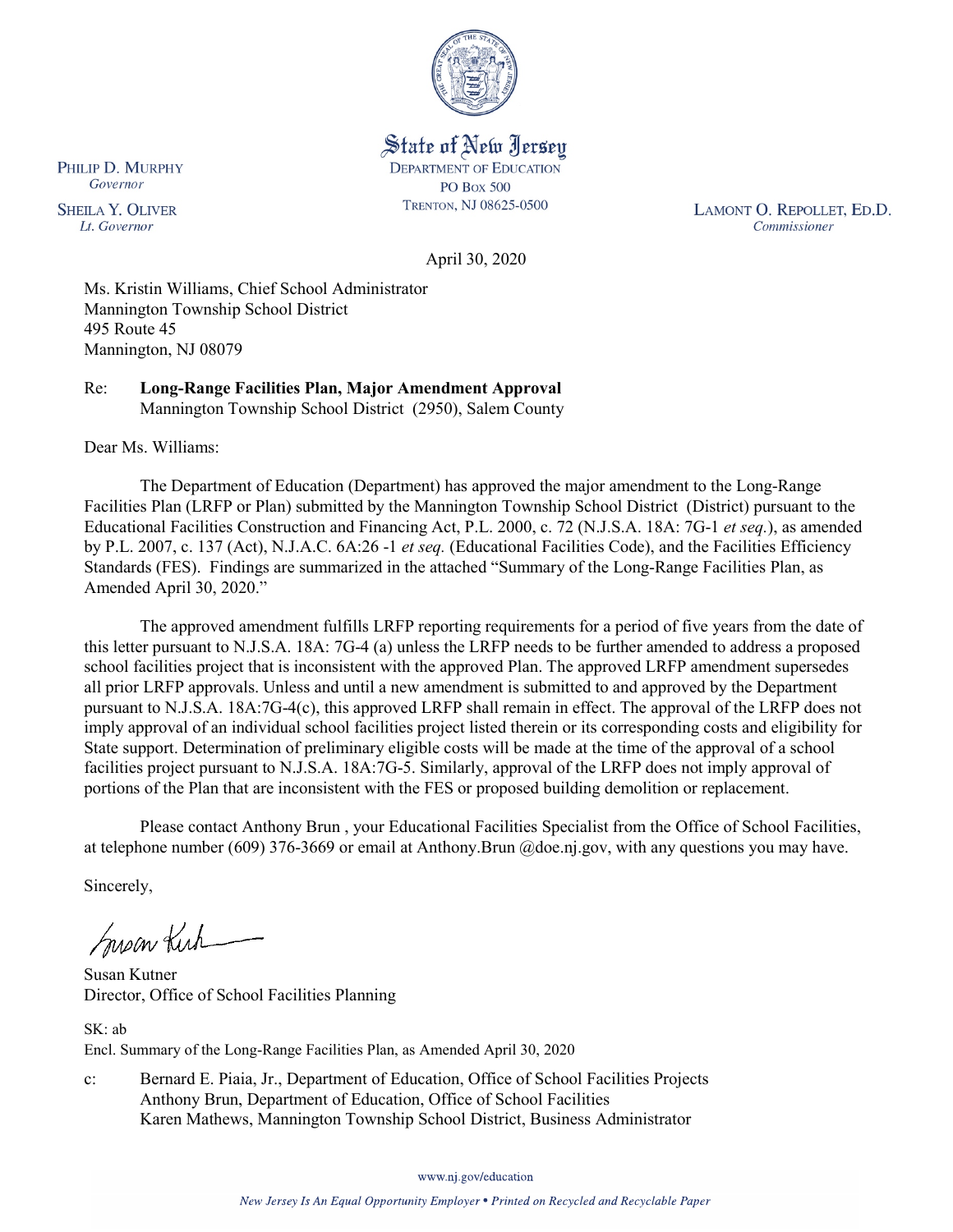# **Mannington Township School District (2950) Summary of the Long-Range Facilities Plan, as Amended April 30, 2020**

The Department of Education (Department) has completed its review of the major amendment to the Long-Range Facilities Plan (LRFP or Plan) submitted by the Mannington Township School District (District) pursuant to the Educational Facilities Construction and Financing Act, P.L. 2000, c. 72 (N.J.S.A. 18A: 7G-1 *et seq.*), as amended by P.L. 2007, c. 137 (Act), N.J.A.C. 6A:26-1 et seq. (Educational Facilities Code), and the Facilities Efficiency Standards (FES).

The following provides a summary of the District's approved amended LRFP. The summary is based on the standards set forth in the Act, the Educational Facilities Code, the FES, District-reported information in the Department's LRFP reporting system, and supporting documentation. The referenced reports in *italic* text are standard reports available on the Department's LRFP website.

#### **1. Inventory Overview**

The District is classified as a Regular Operating District (ROD) for funding purposes. It provides services for students in grades PK-8.

The District identified existing and proposed schools, sites, buildings, rooms, and site amenities in its LRFP. Table 1 lists the number of existing and proposed district schools, sites, and buildings. Detailed information can be found in the *School Asset Inventory Report* and the *Site Asset Inventory Report.*

**As directed by the Department, school facilities projects that have received initial approval by the Department and have been approved by the voters, if applicable, are represented as "existing" in the LRFP.** Approved projects that include new construction and/or the reconfiguration/reassignment of existing program space are as follows: n/a.

#### **Table 1: Number of Schools, School Buildings, and Sites**

|                                              | Existing | <b>Proposed</b> |
|----------------------------------------------|----------|-----------------|
| Number of Schools (assigned DOE school code) |          |                 |
| Number of School Buildings <sup>1</sup>      |          |                 |
| Number of Non-School Buildings <sup>2</sup>  |          |                 |
| Number of Vacant Buildings                   |          |                 |
| Number of Sites                              |          |                 |

*1 Includes district-owned buildings and long-term leases serving students in district-operated programs 2 Includes occupied district-owned buildings not associated with a school, such as administrative or utility buildings*

Based on the existing facilities inventory submitted by the District:

- Schools using leased buildings (short or long-term):  $n/a$
- Schools using temporary classroom units (TCUs), excluding TCUs supporting construction: n/a.
- Vacant/unassigned school buildings:  $n/a$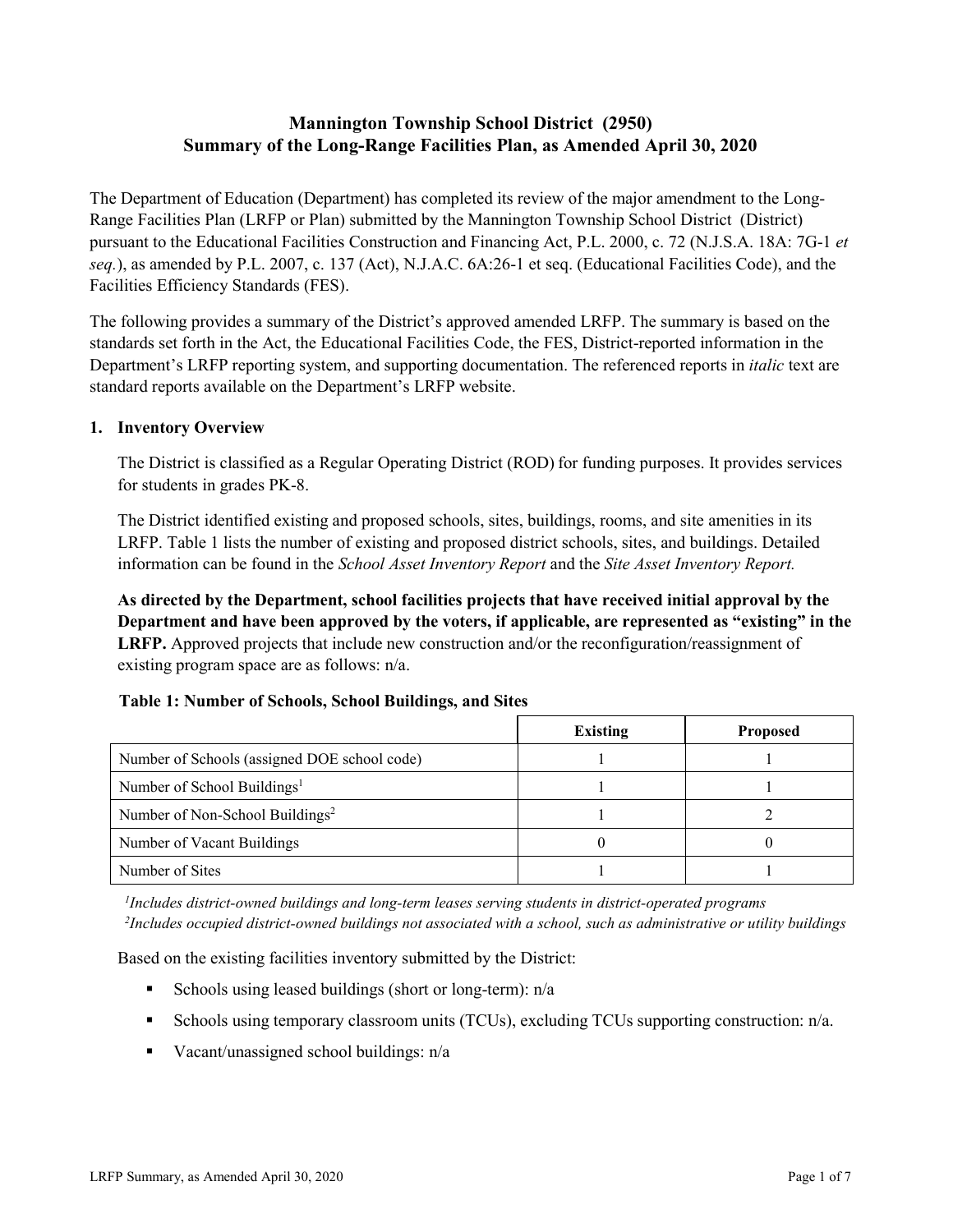**FINDINGS** The Department has determined that the proposed inventory is adequate for approval of the District's LRFP amendment. However, the LRFP determination does not imply approval of an individual school facilities project listed within the LRFP; the District must submit individual project applications for project approval.

## **2. District Enrollments**

The District determined the number of students, or "proposed enrollments," to be accommodated for LRFP planning purposes on a district-wide basis and in each school.

The Department minimally requires the submission of a standard cohort-survival projection using historic enrollment data from the Application for School State Aid (ASSA) or NJ Smart. The cohort-survival method projection method forecasts future students based upon the survival of the existing student population as it moves from grade to grade. A survival ratio of less than 1.00 indicates a loss of students, while a survival ratio of more than 1.00 indicates the class size is increasing. For example, if a survival ratio tracking first to second grade is computed to be 1.05, the grade size is increasing by 5% from one year to the next. The cohort-survival projection methodology works well for communities with stable demographic conditions. Atypical events impacting housing or enrollments, such as an economic downturn that halts new housing construction or the opening of a charter or private school, typically makes a cohort-survival projection less reliable.

#### **Proposed enrollments are based on a standard cohort-survival enrollment projection.**

Adequate supporting documentation was submitted to the Department to justify the proposed enrollments. Table 2 provides a comparison of existing and projected enrollments. All totals include special education students.

| <b>Grades</b>                | <b>Existing Enrollments</b><br>2019-20 School Year | <b>District Proposed Enrollments</b><br>2024-25 School Year |
|------------------------------|----------------------------------------------------|-------------------------------------------------------------|
| PK (excl. private providers) | 33                                                 | 30                                                          |
| Grades K-5                   | 106                                                | 103                                                         |
| Grades 6-8                   | 55                                                 | 53                                                          |
| Grades 9-12                  |                                                    |                                                             |
| <b>Totals</b>                | 194                                                | 186                                                         |

#### **Table 2: Enrollments**

**FINDINGS** The Department has determined the District's proposed enrollments to be acceptable for approval of the District's LRFP amendment. The Department will require a current enrollment projection at the time an application for a school facilities project is submitted incorporating the District's most recent enrollments in order to verify that the LRFP's planned capacity is appropriate for the updated enrollments.

#### **3. District Practices Capacity**

Based on information provided in the room inventories, *District Practices Capacity* was calculated for each school building to determine whether adequate capacity is proposed for the projected enrollments based on district scheduling and class size practices. The capacity totals assume instructional buildings can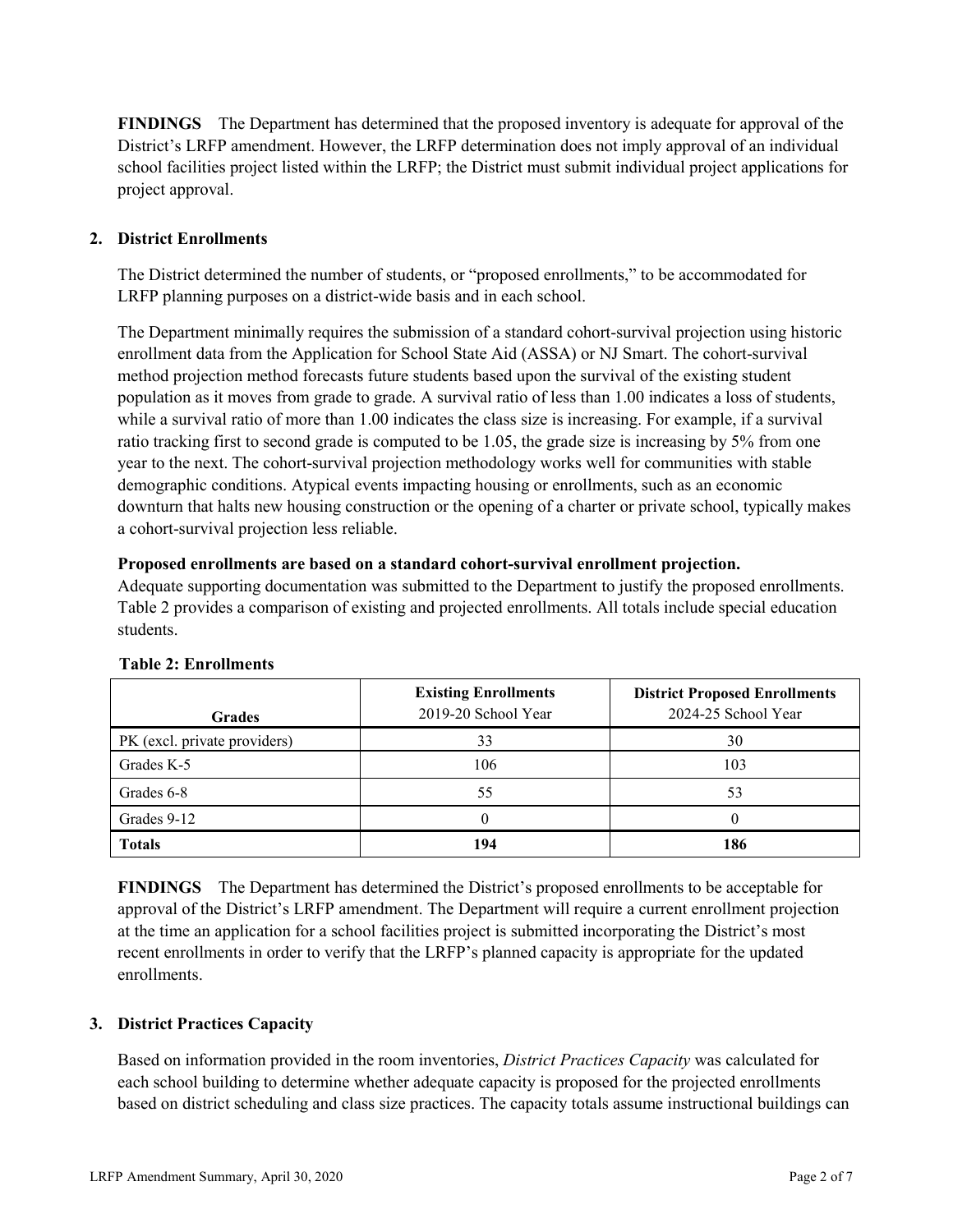be fully utilized regardless of school sending areas, transportation, and other operational issues. The calculations only consider district-owned buildings and long-term leases; short term leases and temporary buildings are excluded. A capacity utilization factor of 90% for classrooms serving grades K-8 and 85% for classrooms serving grades 9-12 is applied in accordance with the FES. No capacity utilization factor is applied to preschool classrooms.

In certain cases, districts may achieve adequate District Practices Capacity to accommodate enrollments but provide inadequate square feet per student in accordance with the FES, resulting in educational adequacy issues and "Unhoused Students." Unhoused students are considered in the "Functional Capacity" calculations used to determine potential State support for school facilities projects and are analyzed in Section 4.

Table 3 provides a summary of proposed enrollments and existing and proposed District-wide capacities. Detailed information can be found in the LRFP website reports titled *FES and District Practices Capacity Report, Existing Rooms Inventory Report, and Proposed Rooms Inventory Report.*

| <b>Grades</b>     | <b>Proposed</b><br><b>Enrollments</b> | <b>Existing</b><br><b>District</b><br><b>Practices</b><br>Capacity | <b>Existing</b><br>Deviation* | <b>Proposed</b><br><b>District</b><br><b>Practices</b><br>Capacity | <b>Proposed</b><br>Deviation* |
|-------------------|---------------------------------------|--------------------------------------------------------------------|-------------------------------|--------------------------------------------------------------------|-------------------------------|
| Elementary (PK-5) | 133                                   | 120.03                                                             | $-12.97$                      | 135.57                                                             | 4.57                          |
| Middle $(6-8)$    | 53                                    | 43.57                                                              | $-9.43$                       | 54.82                                                              | 1.82                          |
| High $(9-12)$     | $\theta$                              | 0.00                                                               | 0.00                          | 0.00                                                               | 0.00                          |
| <b>Totals</b>     | 186                                   | 162.60                                                             | $-22.40$                      | 192.40                                                             | 6.40                          |

**Table 3: District Practices Capacity Analysis**

*\* Positive numbers signify surplus capacity; negative numbers signify inadequate capacity. Negative values for District Practices capacity are acceptable for approval if proposed enrollments do not exceed 100% capacity utilization.*

Considerations:

- **Based on the proposed enrollments and existing room inventories, the District is projected to have** inadequate capacity for the following grade groups, assuming all school buildings can be fully utilized: K-5, 6-8.
- Adequate justification has been provided by the District if the proposed capacity for a school significantly deviates from the proposed enrollments. Generally, surplus capacity is acceptable for LRFP approval if additional capacity is not proposed through new construction.

**FINDINGS**The Department has determined that proposed District capacity, in accordance with the proposed enrollments, is adequate for approval of the District's LRFP amendment. The Department will require a current enrollment projection at the time an application for a school facilities project is submitted, incorporating the District's most recent Fall Enrollment Report, in order to verify that the LRFP's planned capacity meets the District's updated enrollments.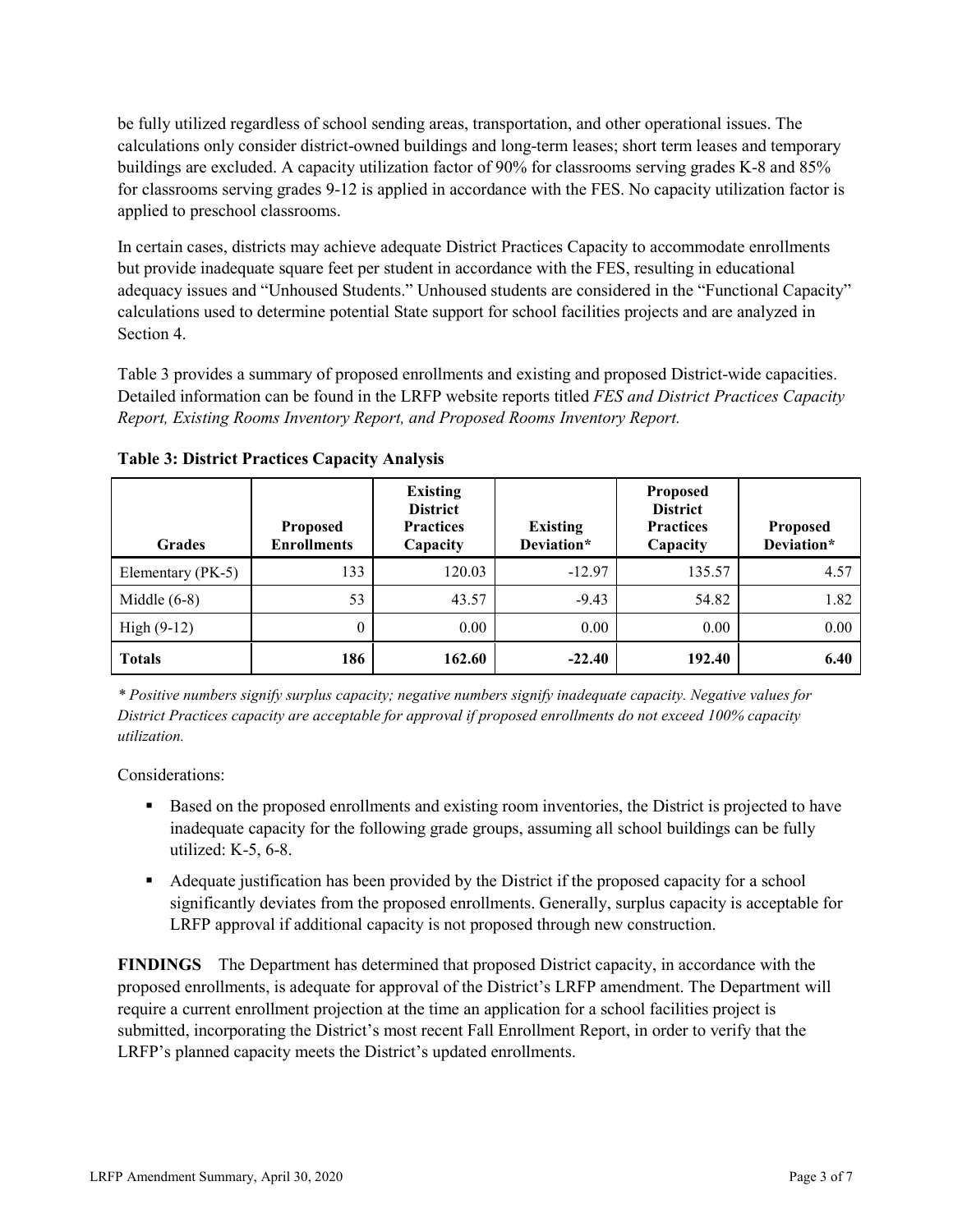### **4. New Construction Funding Eligibility**

*Functional Capacity* was calculated and compared to the proposed enrollments to provide a **preliminary estimate** of Unhoused Students and new construction funding eligibility. **Final determinations will be made at the time of project application approvals.**

*Functional Capacity* is the adjusted gross square footage of a school building *(total gross square feet minus excluded space)* divided by the minimum area allowance per full-time equivalent student for the grade level contained therein. *Unhoused Students* is the number of students projected to be enrolled in the District that exceeds the Functional Capacity of the District's schools pursuant to N.J.A.C. 6A:26-2.2(c). *Excluded Square Feet* includes (1) square footage exceeding the FES for any pre-kindergarten, kindergarten, general education, or self-contained special education classroom; (2) grossing factor square footage *(corridors, stairs, mechanical rooms, etc.)* that exceeds the FES allowance, and (3) square feet proposed to be demolished or discontinued from use. Excluded square feet may be revised during the review process for individual school facilities projects.

Table 4 provides a preliminary assessment of the Functional Capacity, Unhoused Students, and Estimated Maximum Approved Area for Unhoused Students for each FES grade group. The calculations exclude temporary facilities and short-term leased buildings. School buildings proposed for whole or partial demolition or reassignment to a non-school use are excluded from the calculations pending project application review. If a building is proposed to be reassigned to a different school, the square footage is applied to the proposed grades after reassignment. Buildings that are not assigned to a school are excluded from the calculations. In addition, only preschool students eligible for state funding (former ECPA students) are included. Detailed information concerning the calculations can be found in the *Functional Capacity and Unhoused Students Report* and the *Excluded Square Footage Report.*

|                                                | <b>PK/K-5</b> | $6 - 8$ | $9 - 12$ | <b>Total</b> |
|------------------------------------------------|---------------|---------|----------|--------------|
| PK Eligible Students/K-12 Proposed Enrollments | 133           | 53      | $\theta$ |              |
| FES Area Allowance (SF/student)                | 125.00        | 134.00  | 151.00   |              |
| <b>Prior to Completion of Proposed Work:</b>   |               |         |          |              |
| <b>Existing Gross Square Feet</b>              | 18,390        | 7,328   | $\theta$ | 25,718       |
| Adjusted Gross Square Feet                     | 18,132        | 7,225   | $\theta$ | 25,357       |
| <b>Adjusted Functional Capacity</b>            | 142.14        | 56.64   | 0.00     |              |
| <b>Unhoused Students</b>                       | 0.00          | 0.00    | 0.00     |              |
| Est. Max. Area for Unhoused Students           | 0.00          | 0.00    | 0.00     |              |
| <b>After Completion of Proposed Work:</b>      |               |         |          |              |
| Gross Square Feet                              | 20,751        | 8,269   | $\theta$ | 29,020       |
| New Gross Square Feet                          | 2,360         | 940     | $\theta$ | 3,300        |
| Adjusted Gross Square Feet                     | 20,491        | 8,166   | $\Omega$ | 28,657       |
| Functional Capacity                            | 160.63        | 64.01   | 0.00     |              |
| Unhoused Students after Construction           | 0.00          | 0.00    | 0.00     |              |
| Est. Max. Area Remaining                       | 0.00          | 0.00    | 0.00     |              |

**Table 4: Estimated Maximum Approved Area for Unhoused Students**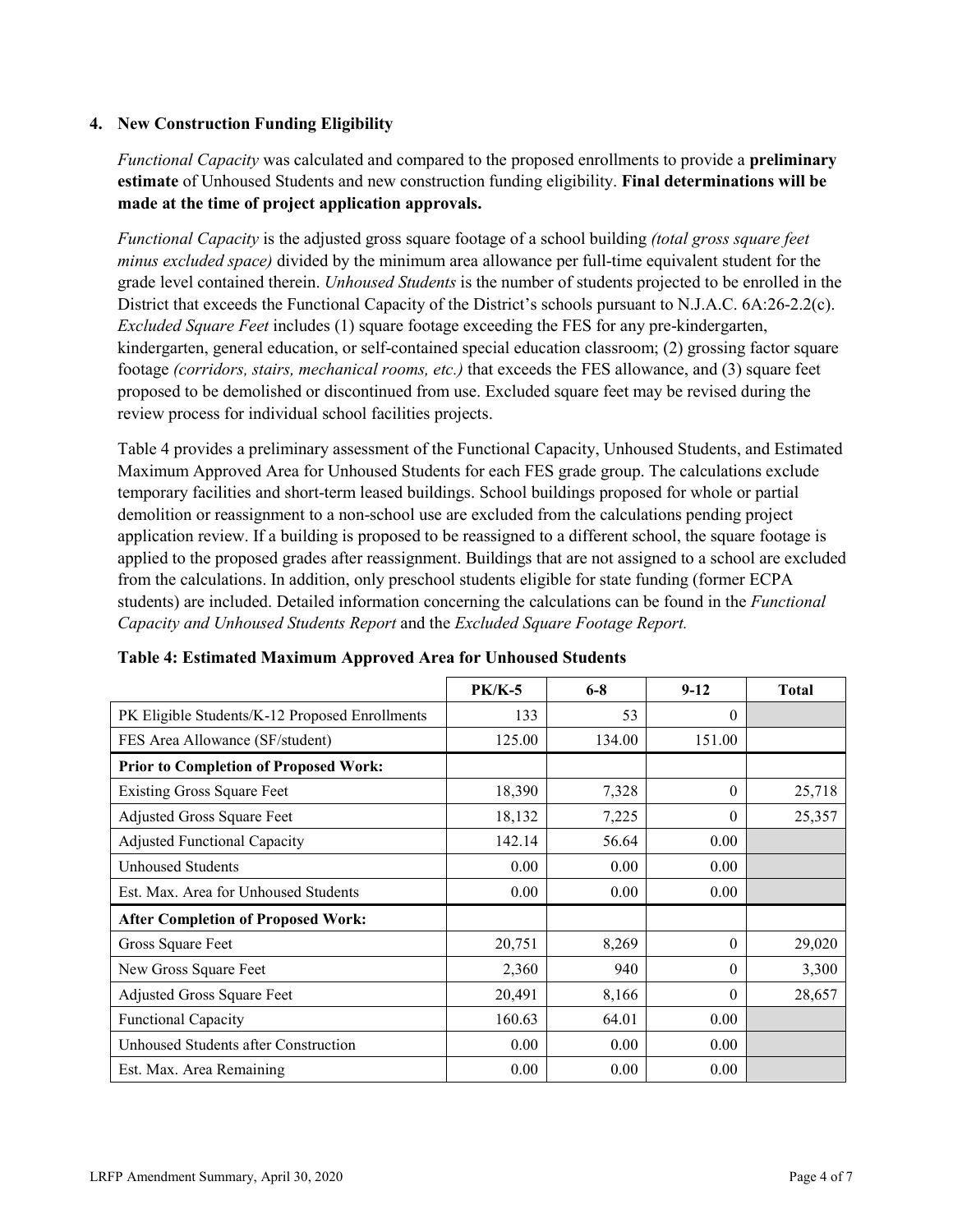Facilities used for non-instructional or non-educational purposes are ineligible for State support under the Act. However, projects for such facilities shall be reviewed by the Department to determine whether they are consistent with the District's LRFP and whether the facility, if it is to house students (full or part time) conforms to educational adequacy requirements. These projects shall conform to all applicable statutes and regulations.

Estimated costs represented in the LRFP by the District are for capital planning purposes only. The estimates are not intended to represent preliminary eligible costs or final eligible costs of approved school facilities projects.

Considerations:

- The District does not have approved projects pending completion, as noted in Section 1, that impact the Functional Capacity calculations.
- The Functional Capacity calculations *exclude* square feet proposed for demolition or discontinuation for the following FES grade groups and school buildings pending a feasibility study and project review: n/a.
- Based on the preliminary assessment, the District has Unhoused Students prior to the completion of proposed work for the following FES grade groups: n/a.
- New construction is proposed for the following FES grade groups:  $n/a$ .
- **Proposed new construction exceeds the estimated maximum area allowance for Unhoused** Students prior to the completion of the proposed work for the following grade groups: PK-5, 6-8.
- The District, based on the preliminary LRFP assessment, will not have Unhoused Students after completion of the proposed LRFP work. If the District is projected to have Unhoused Students, adequate justification has been provided to confirm educational adequacy in accordance with Section 6 of this determination.

**FINDINGS** Functional Capacity and Unhoused Students calculated in the LRFP are preliminary estimates. Preliminary Eligible Costs (PEC) and Final Eligible Costs (FEC) will be included in the review process for specific school facilities projects. A feasibility study undertaken by the District is required if building demolition or replacement is proposed per N.J.A.C. 6A:26-2.3(b)(10).

## **5. Proposed Work**

The District assessed program space, capacity, and physical plant deficiencies to determine corrective actions. Capital maintenance, or *"system actions,"* address physical plant deficiencies due to operational, building code, and /or life cycle issues. Inventory changes, or *"inventory actions,*" add, alter, or eliminate sites, site amenities, buildings, and/or rooms.

The Act (N.J.S.A. 18A:7G-7b) provides that all school facilities shall be deemed suitable for rehabilitation unless a pre-construction evaluation undertaken by the District demonstrates to the satisfaction of the Commissioner that the structure might pose a risk to the safety of the occupants even after rehabilitation or that rehabilitation is not cost-effective. Pursuant to N.J.A.C. 6A:26-2.3(b)(10), the Commissioner may identify school facilities for which new construction is proposed in lieu of rehabilitation for which it appears from the information presented that new construction is justified, provided, however, that for such school facilities so identified, the District must submit a feasibility study as part of the application for the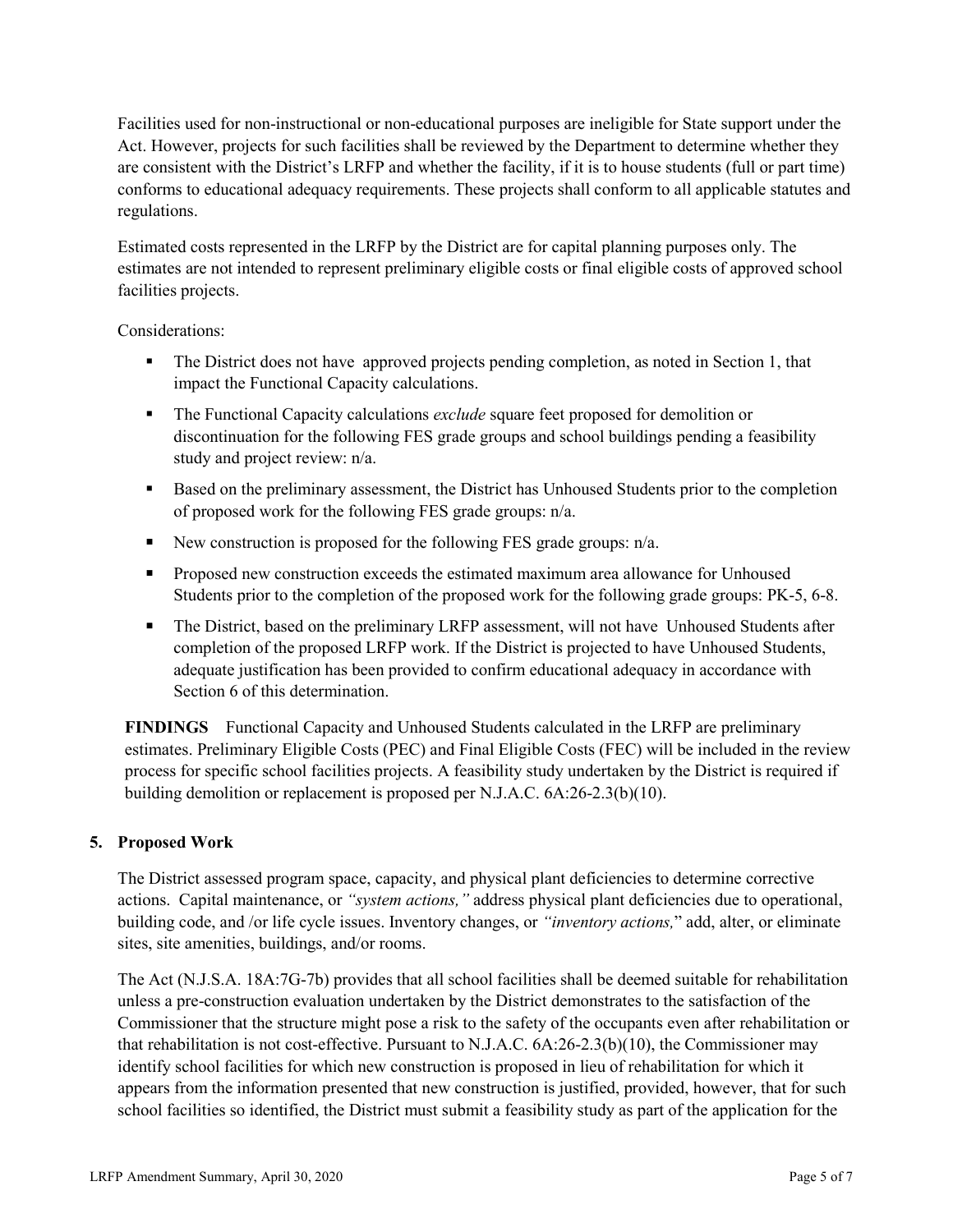specific school facilities project. The cost of each proposed building replacement is compared to the cost of additions or rehabilitation required to eliminate health and safety deficiencies and to achieve the District's programmatic model.

Table 5 lists the scope of work proposed for each school based on the building(s) serving their student population. Proposed inventory changes are described in the LRFP website reports titled *"School Asset Inventory Report and "Proposed Room Inventory Report."* Information concerning proposed systems work, or capital maintenance can be found in a supporting document submitted by the District.

With the completion of the proposed work, the following schools are proposed to be eliminated: n/a; the following schools are proposed to be added: n/a.

| <b>Proposed Scope of Work</b>                                                                  | <b>Applicable Schools</b>        |
|------------------------------------------------------------------------------------------------|----------------------------------|
| Renovation only (no new construction)                                                          |                                  |
| System actions only (no inventory actions)                                                     | n/a                              |
| Existing inventory actions only (no systems actions)                                           | n/a                              |
| Systems and inventory changes                                                                  | n/a                              |
| <b>New construction</b>                                                                        |                                  |
| Building addition only (no systems or existing inventory actions)                              | n/a                              |
| Renovation and building addition (system, existing inventory,<br>and new construction actions) | Mannington Township School (050) |
| New building on existing site                                                                  | n/a                              |
| New building on new or expanded site                                                           | n/a                              |
| Site and building disposal (in addition to above scopes)                                       |                                  |
| Partial building demolition                                                                    | n/a                              |
| Whole building demolition                                                                      | n/a                              |
| Site and building disposal or discontinuation of use                                           | n/a                              |

**Table 5. School Building Scope of Work**

**FINDINGS** The Department has determined that the proposed work is adequate for approval of the District's LRFP amendment. However, Department approval of proposed work in the LRFP does not imply the District may proceed with a school facilities project. The District must submit individual project applications with cost estimates for Department project approval. Both school facilities project approval and other capital project review require consistency with the District's approved LRFP.

#### **6. Proposed Room Inventories and the Facilities Efficiency Standards**

The District's proposed school buildings were evaluated to assess general educational adequacy in terms of compliance with the FES area allowance pursuant to N.J.A.C. 6A:26-2.2 and 2.3.

District schools proposed to provide less square feet per student than the FES after the completion of proposed work as indicated in Table 5 are as follows: n/a.

**FINDINGS** The Department has determined that the District's proposed room inventories are adequate for LRFP approval. If school(s) are proposed to provide less square feet per student than the FES area allowance, the District has provided justification indicating that the educational adequacy of the facility